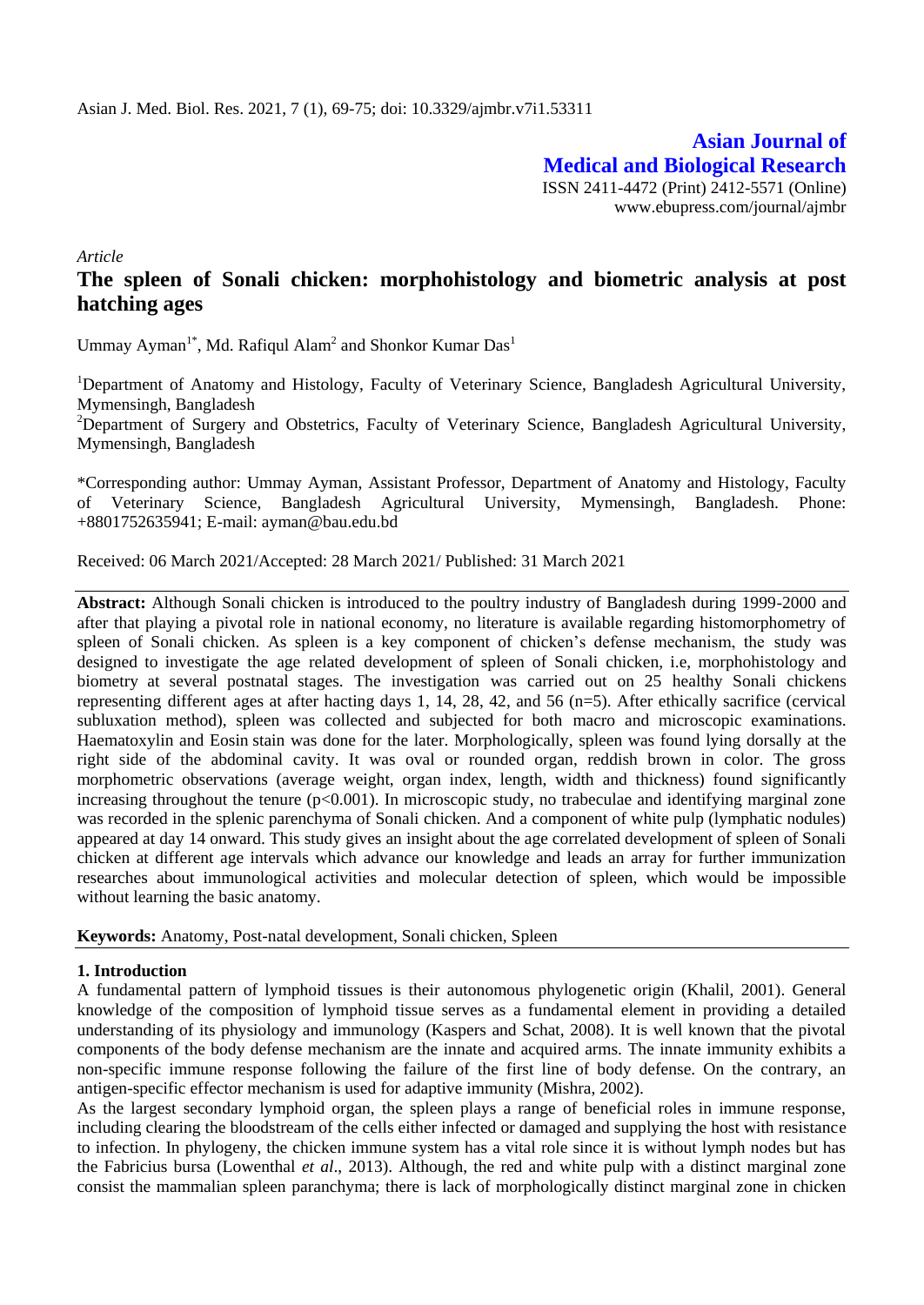Asian J. Med. Biol. Res. **2021**, 7 (1) **<sup>70</sup>**

spleen (Jeurissen *et al*., 1992; Jeurissen, 1993; Igyártó *et al*., 2007; Biro *et al*., 2011). The white pulp is differentiated into three zones, those are-(A) PALS-at this region basically T lymphocytes adjoin the central arteries; (B) PELS-lymphoid tissue of B lymphocytes neighbours the branching penicillary capillaries; and (C) the lymph nodules-which is the primary site of B lymphocytes proliferations and differentiations. It is well known that the white pulp of chicken spleen have a vital role at the initial immune response (Gumati *et al*., 2003; Mebius and Kraal, 2005; Zhang *et al*., 2017).

The chicken spleen is a friable structure, soft, highly vascular, oval or rounded in shape and reddish-brown organ which lies dorsally to and near to the right side of the junction among the proventriculus and gizzard [Khalil, 2001; Akter *et al*., 2006; Ola ´h and Vervelde, 2008). Though detail works on immunohistology of spleen in broiler and deshi chicken have already done, no literatures were available regarding Sonali chicken, despite of playing a significant role in poultry industry as well as national economy in Bangladesh. In Sonali chicken, the morphohistology of bursa of Fabricius (Ayman *et al*., 2020a) and thymus (Ayman *et al*., 2020b) have already been investigated. So, the current research was designed to evaluate spleen of this bird at different postnatal stages using a histomorphometric approach.

# **2. Materials and methods**

# **2.1. Animal ethics**

The present study and all experimental procedures were approved and performed according to the regulations entrenched by Animal Welfare and Experimentation Ethics Committee, Bangladesh Agricultural University [AWEEC/BAU/2019(30)].

# **2.2. Experimental design**

The experimental chickens (male) were reared at BAU poultry farm. During the whole experimental tenure biosecurity was regulated strictly. Much consideration was given to the feeding history, vaccination schedule as well at management practices. The collected chickens were free from any notable abnormalities. A total number of 25 (N = 25) chickens were used for the experiment and were divided into five age groups: 1<sup>st</sup> day, 14<sup>th</sup> day,  $28^{th}$  day, 42<sup>nd</sup> day, and 56<sup>th</sup> day; (n = 5).

### **2.3. Tissue collection and preservation**

The experimental Sonali Chickens were slaughtered by cervical subluxation method at day 1, 14, 28, 42 and 56. The spleen samples were collected by dissection immediately after sacrificing of the birds and rinsed with physiological saline (0.9%). Then the collected samples were immediately placed in Bouin's solution for further histological study. The investigation was conducted in the Department of Anatomy and Histology, Faculty of Veterinary Science, BAU, Mymensingh-2202, Bangladesh.

### **2.4. Gross morphology**

Morphometric (i.e. color and weight, length, width and thickness) alterations of the spleen were examined in the Sonali chickens during the experiment. The color of the samples was recorded by visual inspection. The weight of spleen was recorded by electronic digital weighing balance while length, width, and thickness of the spleen were measured by slide calipers in scale of mm. The gross anatomical images were taken straight from the organs by a digital camera.

### **2.5. Histomorphology and biometric measurements**

For histological studies, the collected samples were dehydrated in the series of ascending graded alcohol followed by clearing in three changes of xylene. Then, the tissues were infiltrated with different grades of melted paraffin (49°C, 55°C, and 58°C) at 30 minutes interval. The tissues were then embedded in paraffin (58°C) and finally the sections were cut at 6μ thickness using sliding microtome (MIC 509, Euromex, Japan). After cutting, the sections were floated in a floatation bath at  $37^{\circ}$ C for stretching. Then the sections were mounted on clean slides using an adhesive (egg albumins) and dried on a slide warmer at 37°C. The sections were then stained using Mayer's Hematoxylin and Eosin (H  $\&$  E) stain. The histological characters of spleen were observed under light microscope at 10X and 40X magnifications. The length and breadth of white pulp and thickness of capsule were considered for biometric measurement which was performed using calibrated stage micrometer in μm (micrometer). Thirty sections (Six sections from each group) were biometrically evaluated from five different age groups of experiment.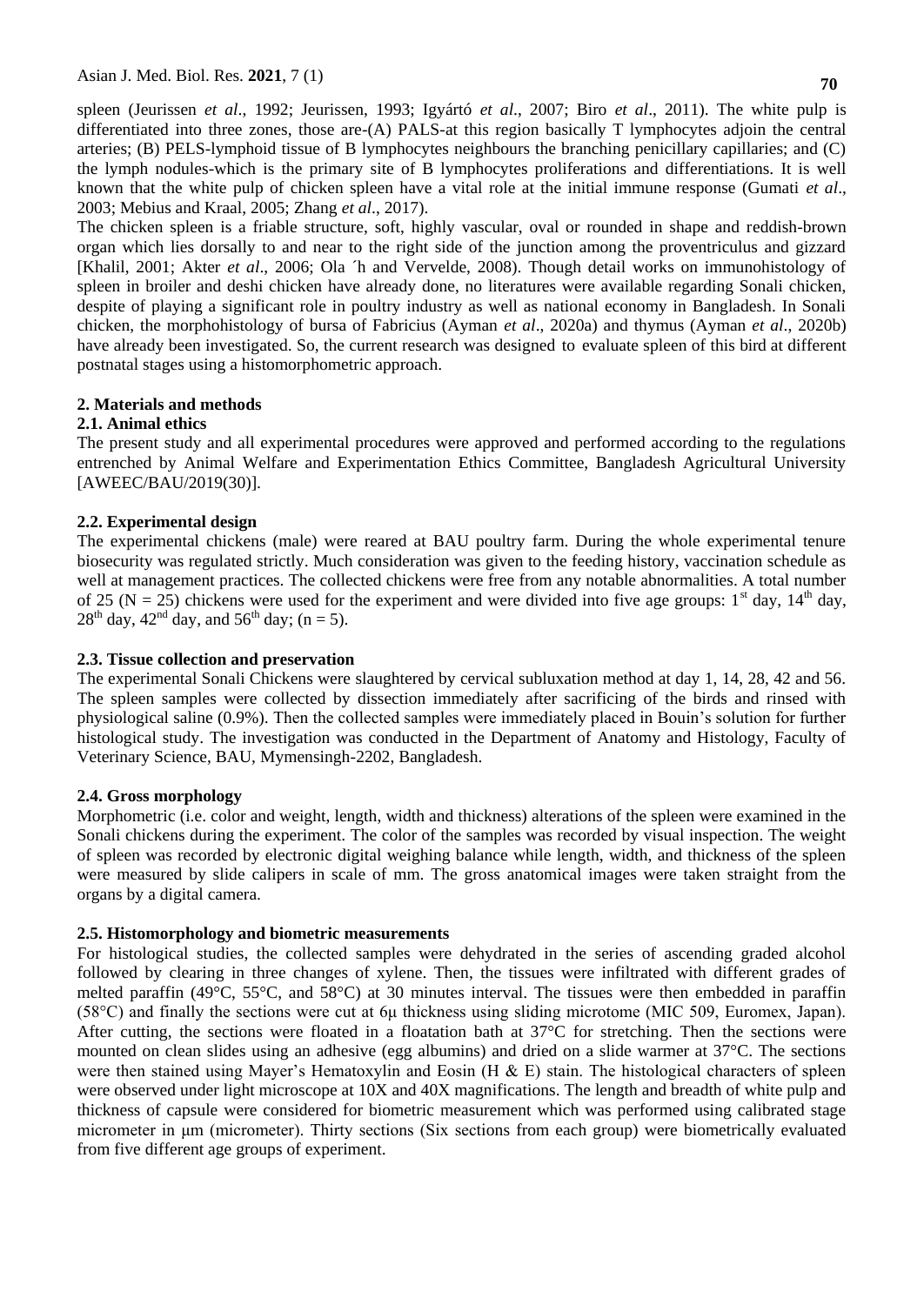### **2.6. Photomicrographs**

The sections were evaluated at 100 and 400-fold magnification by Carl Zeiss Photomicroscope (Germany). For each section, six (06) randomly selected fields were captured.

# **2.7. Statistical analysis**

The results were analyzed in the Statistical Package for the Social Sciences (SPSS; version 22.0) software. All data were expressed as mean ± standard error mean and differences among the groups of birds were compared using one-way ANOVA with post-hoc Duncan's test. Values of  $p<0.05$  were considered significant (Igbokwe and Ezenwaka, 2017).

# **3. Results**

# **3.1. Gross morphology of spleen**

The spleen of Sonali chicken was found lying dorsal and close to the right side of the junction between the proventriculus and gizzard (Figure 1 a,b). The spleen of Sonali chicken appeared as a friable, soft, lymphoid organ with variable size and shape according to the age. The spleen was oval or rounded organ, reddish brown in color (Figure 1 a,b).

In the course of experiment, the changes observed in the average weight, organ index, length, width and thickness of spleen of chicken presented in table 1. In all cases, highly significant numerical escalations were observed along with the increase of age.

# **3.2. Histomorphology of spleen**

The histological architecture of spleen of Sonali chicken at day 1 of development was surrounded by a thin capsule (Figure 2a′). The capsule was composed of smooth muscle fibers and collagen fibers. No splenic trabeculae were present (Figure 2a). Microscopically, the spleenic parenchyma was made of red and white pulp with no identifiable marginal zone (Figure 2a). Histologically the spleen of Sonali chicken at day 14 of post natal growth was found similar to the day 1 with histological structural development (Figure 2b,b′). The central artery was found at this stage.

At day 28 of development, the thick splenic capsule was present without any trabeculae (Figure 2c′). The red pulp was distinct and these were scattered distributed within the white pulp. Central artery was found. At this stage of development, distinct lymphatic nodule was present within the parenchyma of spleen (Figure 2c). Histological feature of spleen of Sonali chicken at day 42 was similar to that of the day 28 with histological structures more developed than the previous groups (Figure 2d, d´). Sheathed capillary was observed at white pulp (Figure 2d). The light microscopic study of spleen of the Sonali chicken at day 56 revealed that it was covered by a thick capsule with no trabeculae (Figure 2e, e´). The areas of red and white pulp were distinct throughout the spleen parenchyma. Sheathed capillaries were distinct in white pulp (Figure 2e).

### **3.3. Biometric analysis of spleen**

# **3.3.1. Thickness of capsule**

The biometry (thickness of capsule) of spleen had significant positive correlation with the age, i.e., the thickness of capsule was noticed gradually increasing throughout the experimental tenure (12.54  $\pm$  1.617 µm at day 1 to  $32.34 \pm 5.754$  µm at day 56) (Figure 3).

# **3.3.2. Length and breadth of white pulp**

During experimental period, the changes observed in the length and breadth of white pulp of spleen in different groups was showed in figure 4. Observation from the biometric study showed that the length of white pulp at  $D_1$ was 99.00  $\pm$  12.223 µm, at D<sub>14</sub> was 153.02  $\pm$  29.722 µm, at D<sub>28</sub> was 218.68  $\pm$  27.899 µm, 323.14  $\pm$  35.654 µm at  $D_{42}$  and at  $D_{56}$  the length of white pulp increased to 455.64  $\pm$  61.855 µm. Similarly, the breadth of white pulp was also measured. At D<sub>1</sub> the breadth of the white pulp found 53.20  $\pm$  11.830 µm, 93.40  $\pm$  21.915 µm at D<sub>14,</sub> 116.54  $\pm$  23.061 µm at D<sub>28</sub>, 147.96  $\pm$  22.073 µm at D<sub>42</sub> and at D<sub>56</sub> it was 296.22  $\pm$  15.819 µm. All changes were statistically significant.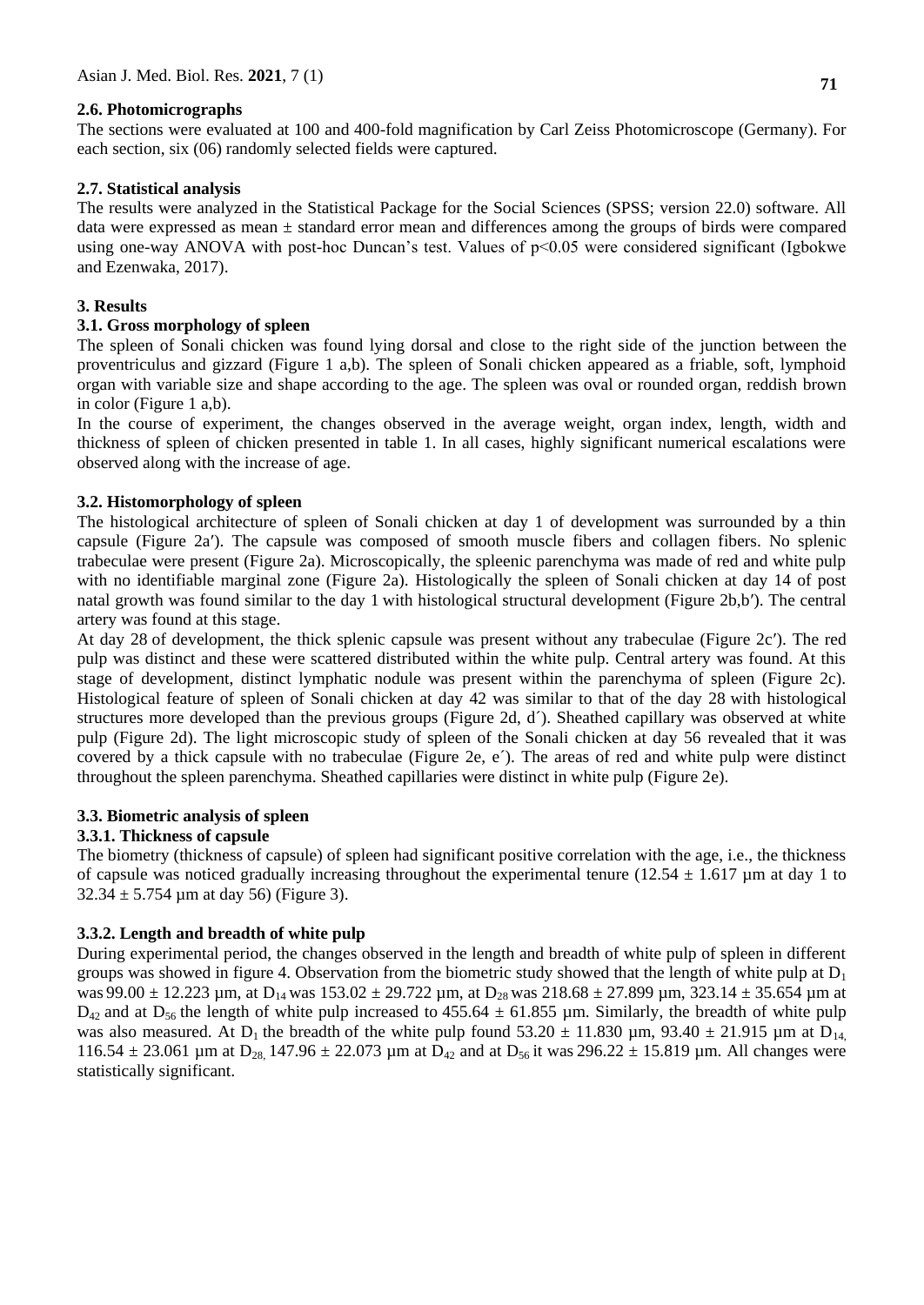| Age group | Average weight (gm)            | Organ index $(\% )$            | Length $(mm)$                   | Width (mm)                     | Thickness (mm)                  |
|-----------|--------------------------------|--------------------------------|---------------------------------|--------------------------------|---------------------------------|
| Day 1     | $0.029 \pm 0.003$ <sup>a</sup> | $0.084{\pm0.009}$ a            | $4.920 \pm 0.107$ a             | $3.640\pm0.186$ <sup>a</sup>   | $2.640\pm0.186$ <sup>a</sup>    |
| Day 14    | $0.169 \pm 0.009$ <sup>a</sup> | $0.182 \pm 0.007$ <sup>b</sup> | $8.580 \pm 0.271$ <sup>b</sup>  | $5.780 \pm 0.337$ <sup>b</sup> | 5.300 $\pm$ 0.295 $^{\rm b}$    |
| Day 28    | $0.641 \pm 0.024$ <sup>b</sup> | $0.281 \pm 0.006$ <sup>c</sup> | $12.240\pm0.375$ <sup>c</sup>   | $7.220 \pm 0.739$ <sup>b</sup> | $7.000\pm0.459$ <sup>bc</sup>   |
| Day 42    | $1.261 \pm 0.173$ °            | $0.249 \pm 0.031$ c            | $14.080 \pm 0.443$ <sup>d</sup> | $10.380\pm0.663$ c             | $9.380 \pm 1.035$ <sup>c</sup>  |
| Day 56    | $2.795 \pm 0.110$ <sup>d</sup> | $0.389 \pm 0.011$ <sup>a</sup> | $19.840\pm0.571$ <sup>e</sup>   | $13.4000.431$ <sup>a</sup>     | $12.480 \pm 1.380$ <sup>d</sup> |
| p-value   | < 0.001                        | < 0.001                        | < 0.001                         | < 0.001                        | < 0.001                         |

**Table 1. Gross morphometric observations of spleen of Sonali chicken (n=5).**

Values with different letters  $(a,b,c,d,e)$  within the same column differ significantly. Mean  $\pm$  standard error mean.



**Figure 1. Representative photographs of the spleen of Sonali chicken, showing gross changes between day 1 and day 56.**



**Figure 2. Histological representation of spleen of Sonali chicken at different post-hatching ages at 10X and 40X magnifications. RP- Red pulp; CA- Central artery; LN- Lymphatic nodule; SC-Scheathed capillary; BV- Blood vessel; EN- Encapsulated lymphatic nodule; Ca- Capsule; Circle- White pulp. Scale bar: 5 µm and 1 µm.**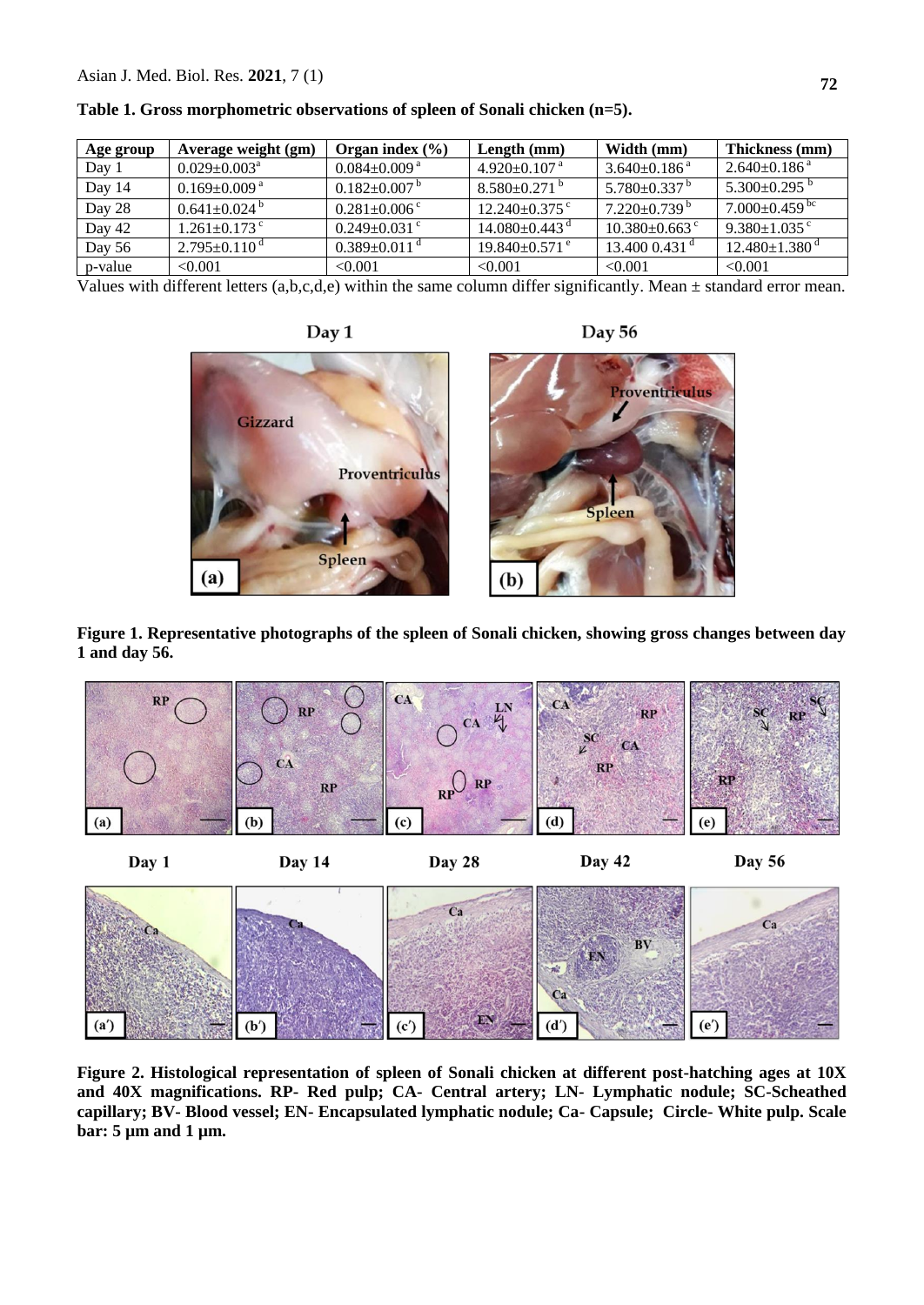

**Figure 3. Effect of age on thickness of capsule of spleen during experimental tenure. Data were expressed as mean ± standard error mean and differences among the groups were compared using one-way ANOVA with posthoc Duncan's test. \*Line with differing superscripts (a,b) significantly different from each other (p<0.05).**



**Figure 4. Effect of age on length and breadth of white pulp of spleen during experimental tenure. Data were expressed as mean ± standard error mean and differences among the groups were compared using one-way ANOVA with posthoc Duncan's test. \*\*Line with differing superscripts (a,b,c,d) significantly**  different from each other (p<0.01).

#### **4. Discussion**

In the present study the spleen of Sonali found lying dorsal to and close to the right side of the junction among the proventriculus and gizzard. The shape of the spleen in the present study revealed oval or rounded having reddish brown color during post natal stages of development. The gross findings found in present experiment were similar with the reports of (Khalil, 2001) in deshi chicken and (Akter *et al*., 2006) in broiler chicken. The average weight of spleen in the present study found to be gradually increasing throughout the whole study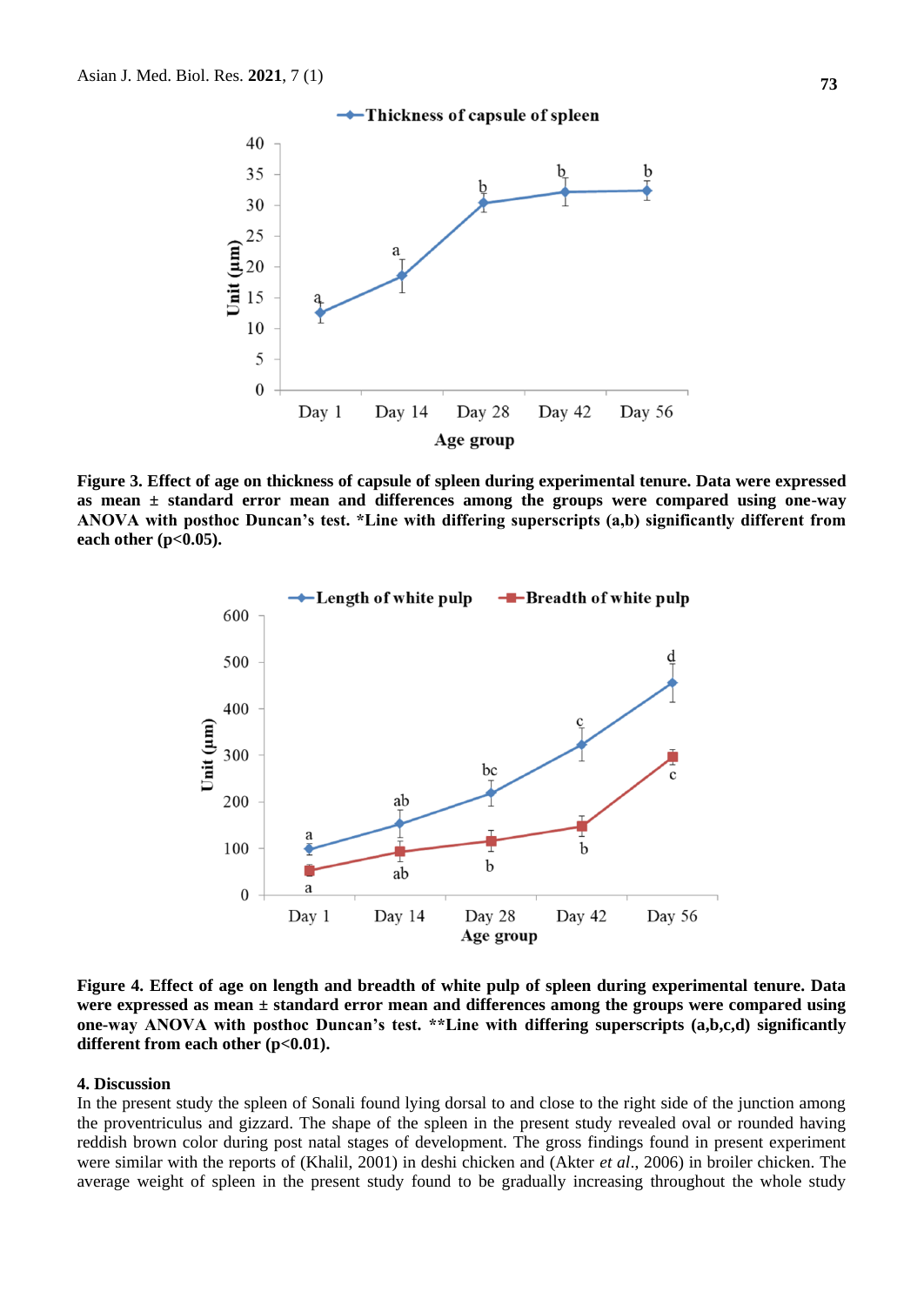period during post natal stage  $(0.029 \pm 0.003$  gm at day 1 and increased to  $2.795 \pm 0.110$  gm at day 56). According to the previous report (Hodges, 1974), the size and weight of the spleen vary at different ages in different breed and in the same breed under different conditions. The average weight of spleen of broiler or deshi chicken found to be increasing throughout the whole study period which was reported by (Khalil, 2001; Khan *et al.*, 2014). In Sonali chicken the length, width and thickness of spleen was significantly increasing up to day 56 indicating the developmental progress which agree with the findings of (Khalil, 2001; Khan *et al*., 2014). The spleen of Sonali chicken at postnatal stages of development was surrounded by a thin capsule. Smooth muscle fibers and collagen fibers were notified in the spleen. There were no Splenic Trabeculae. The splenic parenchyma was composed of red pulp and white pulp with blood vessels. The red pulp was distinct and these were scatteredly distributed among the white pulps. The general histological structure of spleen of Sonali chicken found similar to the other breeds of chicken reported before (Akter *et al*., 2006; Khan *et al*., 2014). But some distinct features were observed in Sonali chicken. Within the splenic parenchyma, there were no lymphatic nodules at hatching day. But as age increases, the lymphocytes begin to aggregate (at day 14) and finally distinct encapsulated lymphatic nodules were present (from day 28 onwards) which was gradually become more developed and increased in size according to age. At earlier findings, the appearance of lymphatic nodules in the parenchyma was mentioned but not the time of appearance (Khalil, 2001; Akter *et al*., 2006; Khan *et al*., 2014). So the time frame of appearing the lymphatic nodules may be different due to breed variation. In the present study it was found that the histological length and breadth of white pulp and thickness of capsule were significantly increased from day 1 to day 56. Previously similar result was reported (Khan *et al*., 2014).

#### **5. Conclusions**

From the present result it was notified that there is a strong correlation between the histological development and morphometric shift of spleen at post hatching ages. However, in experiment, no trabeculae as well as no identifying marginal zone was recorded in the splenic parenchyma of Sonali chicken. The results of this study gives an insight about the age correlated development of spleen of Sonali chicken at different age intervals which leads an array for further immunization researches to have in depth idea about immunological activities and molecular detection of spleen.

#### **Acknowledgements**

The authors appreciate the research assistance from the Department of Anatomy and Histology, Faculty of Veterinary Science, Bangladesh Agricultural University, Mymensingh, Bangladesh We acknowledge the technical support from the Department of Parasitology, Faculty of veterinary science, Bangladesh Agricultural University, Mymensingh, Bangladesh Ummay Ayman was awarded with the NST fellowship [Grant number: 1005/499] from the Ministry of Science and Technology, Bangladesh to conduct the research.

#### **Conflict of interest**

None to declare.

### **References**

- Akter SH, MZI Khan, MR Jahan, MR Karim and MR Islam, 2006. Histomorphological study of the lymphoid tissues of broiler chickens. Bangl. J. Vet. Med., 4: 87–92.
- Ayman U, MR Alam and SK Das, 2020a. Age-related development and histomorphological observations of bursa of Fabricius in sonali chicken. J. Adv. Biotechnol. Exp. Ther., 3: 20-28.
- Ayman U, MR Alam and SK Das, 2020b. Post-natal macro- and microscopic changes of the thymus of Sonali chicken in Bangladesh. J. Adv. Vet. Anim. Res., 7: 324-330.
- Biro E, K Kocsis, N Nagy, D Molnar, S Kabell, V Palya and I Olah, 2011. Origin of the chicken splenic reticular cells influences the effect of the infectious bursal disease virus on the extracellular matrix. Avian Pathology, 40: 199-206.
- Gumati MK, A Magyar, N Nagy, E Kurucz, B Felfoldi and I Olah, 2003. Extracellular matrix of different composition supports the various splenic compartments of guinea fowl (*Numida meleagris*). Cell Tissue Res., 312:333-343.

Hodges RD, 1974. The Histology of the Fowl. London: Academic Press*,* 84:180-187.

Igbokwe CO and K Ezenwaka, 2017. Age related morphological changes in the thymus of indigenous Large White pig cross during fetal and postnatal development. Anatomy, 11: 12-20.